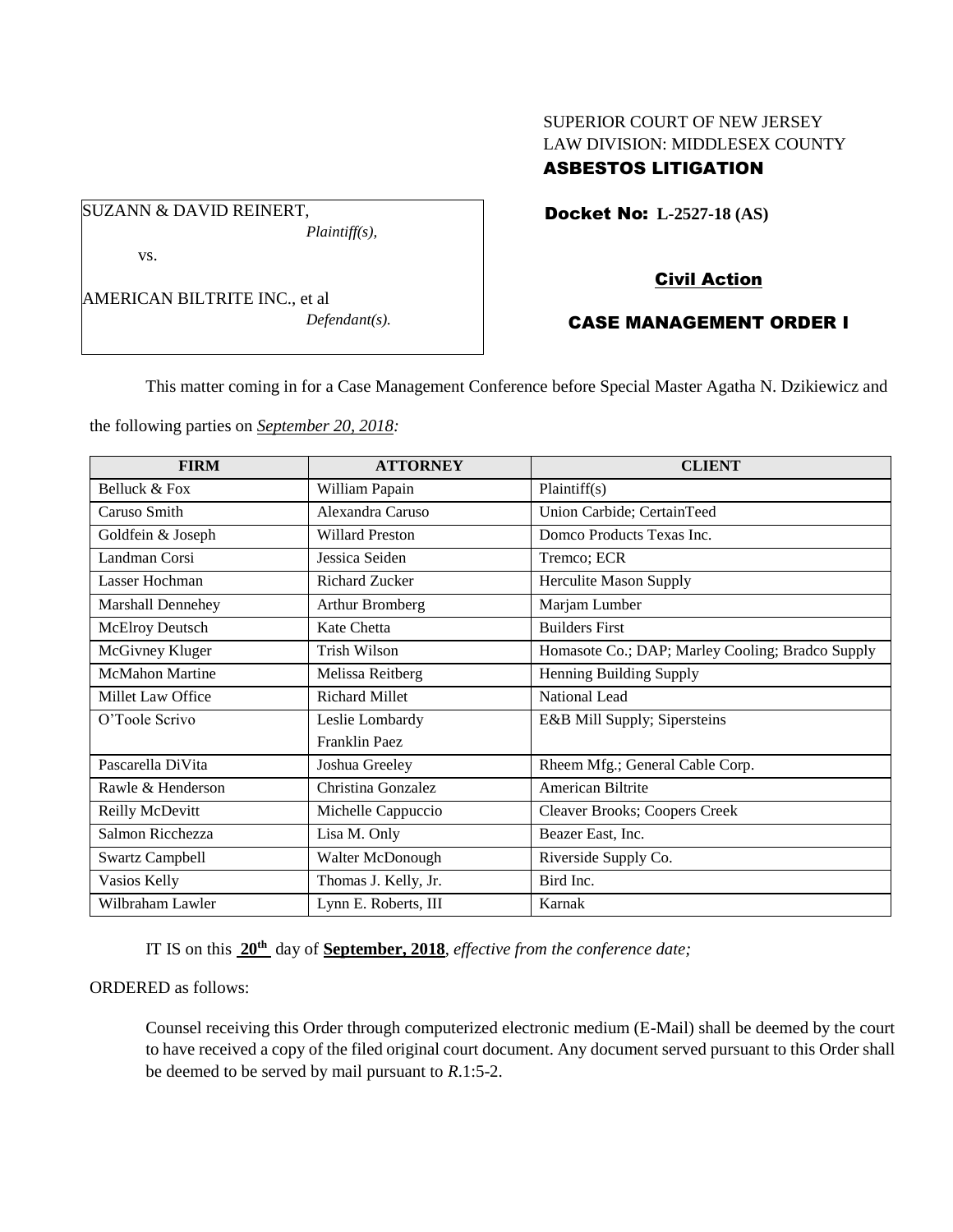Defense counsel shall notify plaintiff's counsel within thirty (30) days of the date of this Order if their client was incorrectly named in the Complaint. Counsel may be barred from raising this defense at a later time for failure to comply.

## **DISCOVERY**

| October 5, 2018         | Defendants shall serve answers to standard interrogatories by this date.                                                                                                                                    |  |
|-------------------------|-------------------------------------------------------------------------------------------------------------------------------------------------------------------------------------------------------------|--|
| October 19, 2018        | Plaintiff shall propound supplemental interrogatories and document requests by this date.                                                                                                                   |  |
| November 21, 2018       | Defendants shall serve answers to supplemental interrogatories and document requests by this<br>date.                                                                                                       |  |
| October 19, 2018        | Defendants shall propound supplemental interrogatories and document requests by this date.                                                                                                                  |  |
| November 21, 2018       | Plaintiff shall serve answers to supplemental interrogatories and document requests by this<br>date.                                                                                                        |  |
| December 31, 2018       | Fact discovery, including depositions, shall be completed by this date. Plaintiff's counsel shall<br>contact the Special Master within one week of this deadline if all fact discovery is not<br>completed. |  |
| December 31, 2018       | Depositions of corporate representatives shall be completed by this date.                                                                                                                                   |  |
| <b>EARLY SETTLEMENT</b> |                                                                                                                                                                                                             |  |

### January 18, 2019 Settlement demands shall be served on all counsel and the Special Master by this date.

### **SUMMARY JUDGMENT MOTION PRACTICE**

| January 18, 2019 | Plaintiff's counsel shall advise, in writing, of intent not to oppose motions by this date. |
|------------------|---------------------------------------------------------------------------------------------|
| February 1, 2019 | Summary judgment motions shall be filed no later than this date.                            |
| March 1, 2019    | Last return date for summary judgment motions.                                              |

### **MEDICAL DEFENSE**

- January 18, 2019 Plaintiff shall serve medical expert reports by this date.
- January 18, 2019 Upon request by defense counsel, plaintiff is to arrange for the transfer of pathology specimens and x-rays, if any, by this date.
- April 5, 2019 Defendants shall identify its medical experts and serve medical reports, if any, by this date. In addition, defendants shall notify plaintiff's counsel (as well as all counsel of record) of a joinder in an expert medical defense by this date.

 $\_$  ,  $\_$  ,  $\_$  ,  $\_$  ,  $\_$  ,  $\_$  ,  $\_$  ,  $\_$  ,  $\_$  ,  $\_$  ,  $\_$  ,  $\_$  ,  $\_$  ,  $\_$  ,  $\_$  ,  $\_$  ,  $\_$  ,  $\_$  ,  $\_$  ,  $\_$  ,  $\_$  ,  $\_$  ,  $\_$  ,  $\_$  ,  $\_$  ,  $\_$  ,  $\_$  ,  $\_$  ,  $\_$  ,  $\_$  ,  $\_$  ,  $\_$  ,  $\_$  ,  $\_$  ,  $\_$  ,  $\_$  ,  $\_$  ,